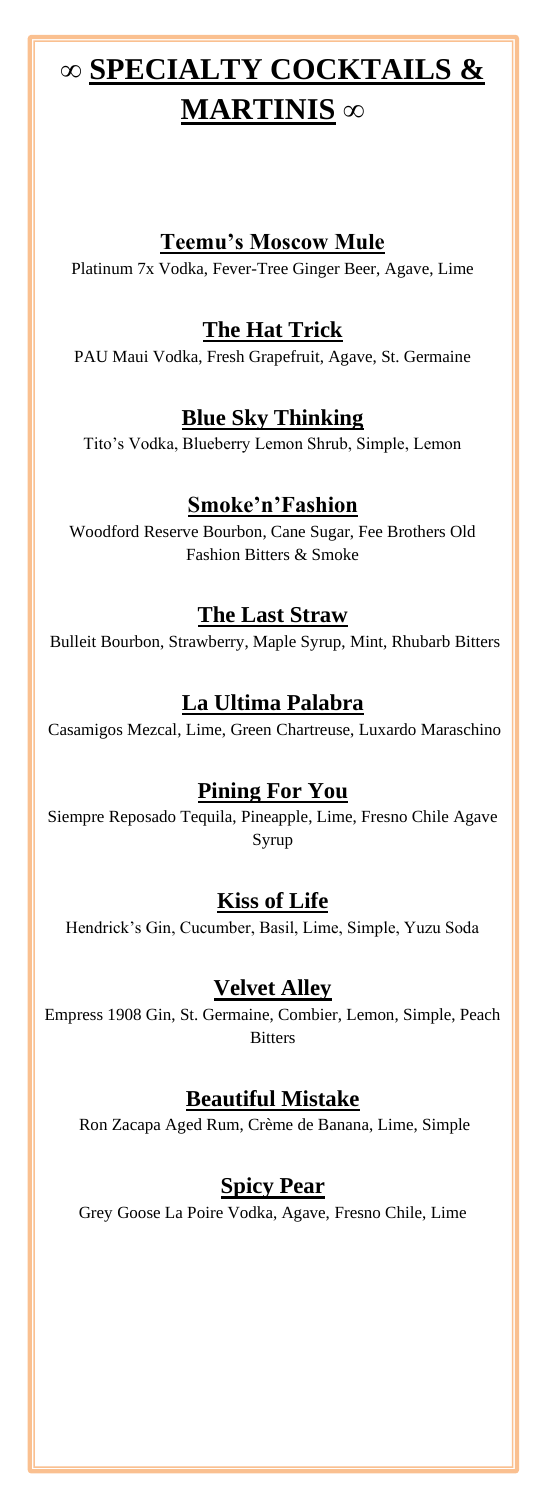## **∞ TAVERN MENU ∞**

#### **∞SPECIAL RESERVE BARREL AGED∞**

*These are rare Special Reserve Barrel Aged liquors and cocktails. Our secret recipes are batched and then aged in 100% Kentucky Oak Barrels for up to three months. All Barrel Aged beverages are 2oz pours served over a single block of ice.*

> **Selanne Reserve Maple Bourbon Selanne Reserve Manhattan Selanne Reserve Old Fashioned Selanne Reserve Sazerac Selanne Reserve Negroni Selanne Reserve Tequila**

#### **∞SELANNE ON TAP-ARTISAN BEERS∞**

**Alesmith .394 Pale Ale Bud Light Chimay Blue Stone Buenaveza Lager Modern Times Black House Coffee Stout Beachwood Brewing IPA Laguna Beach Beer Company Blonde Ale Oskar Blues Mama's Little Yella Pils Ommegang IPA Stone Dayfall Belgian White 'Seasonal' IPA Chef's Handle**